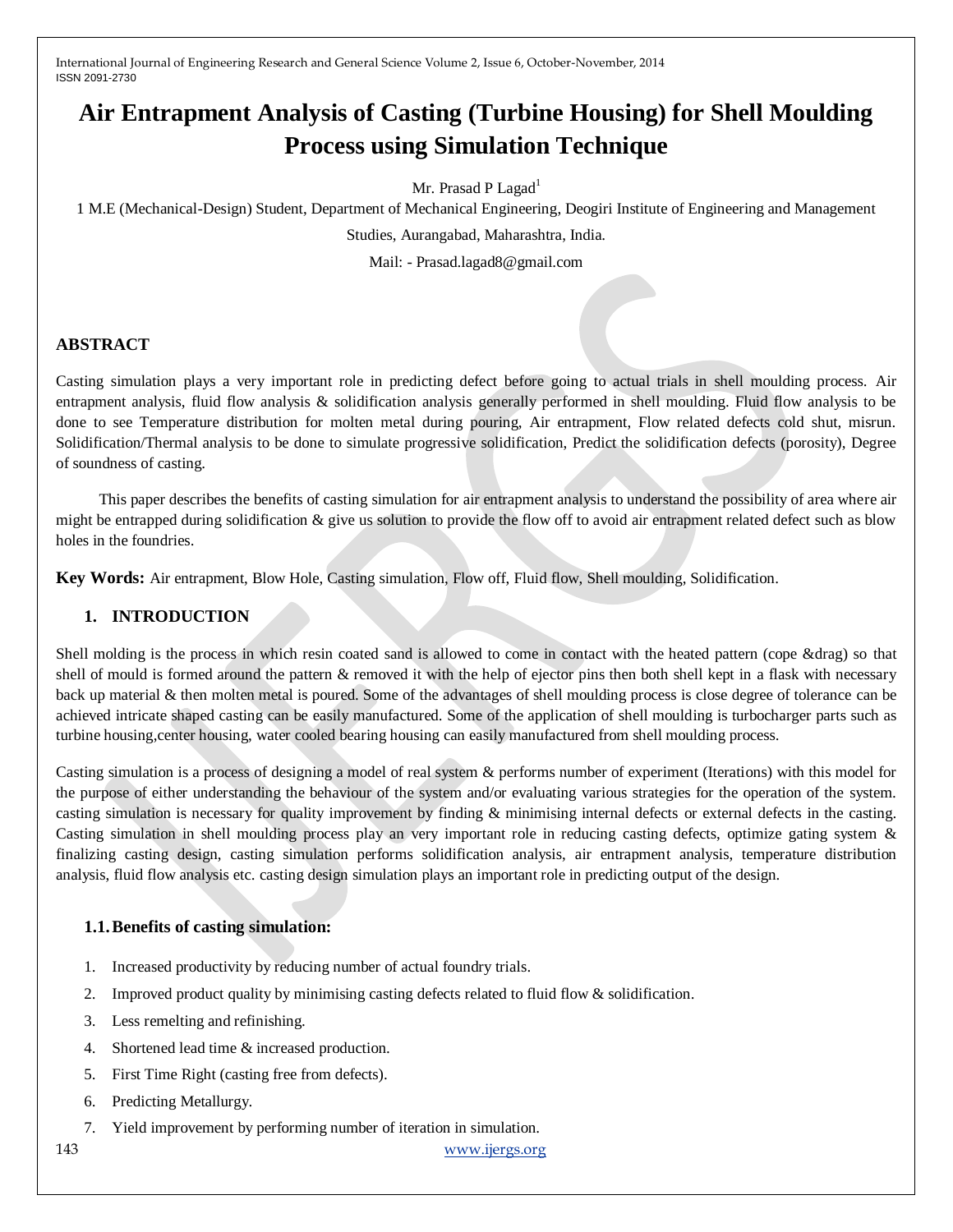8. Less development time.

#### **1.2.General process flow of shell moulding process**



Figure 1. Entire general Process flow of shell moulding process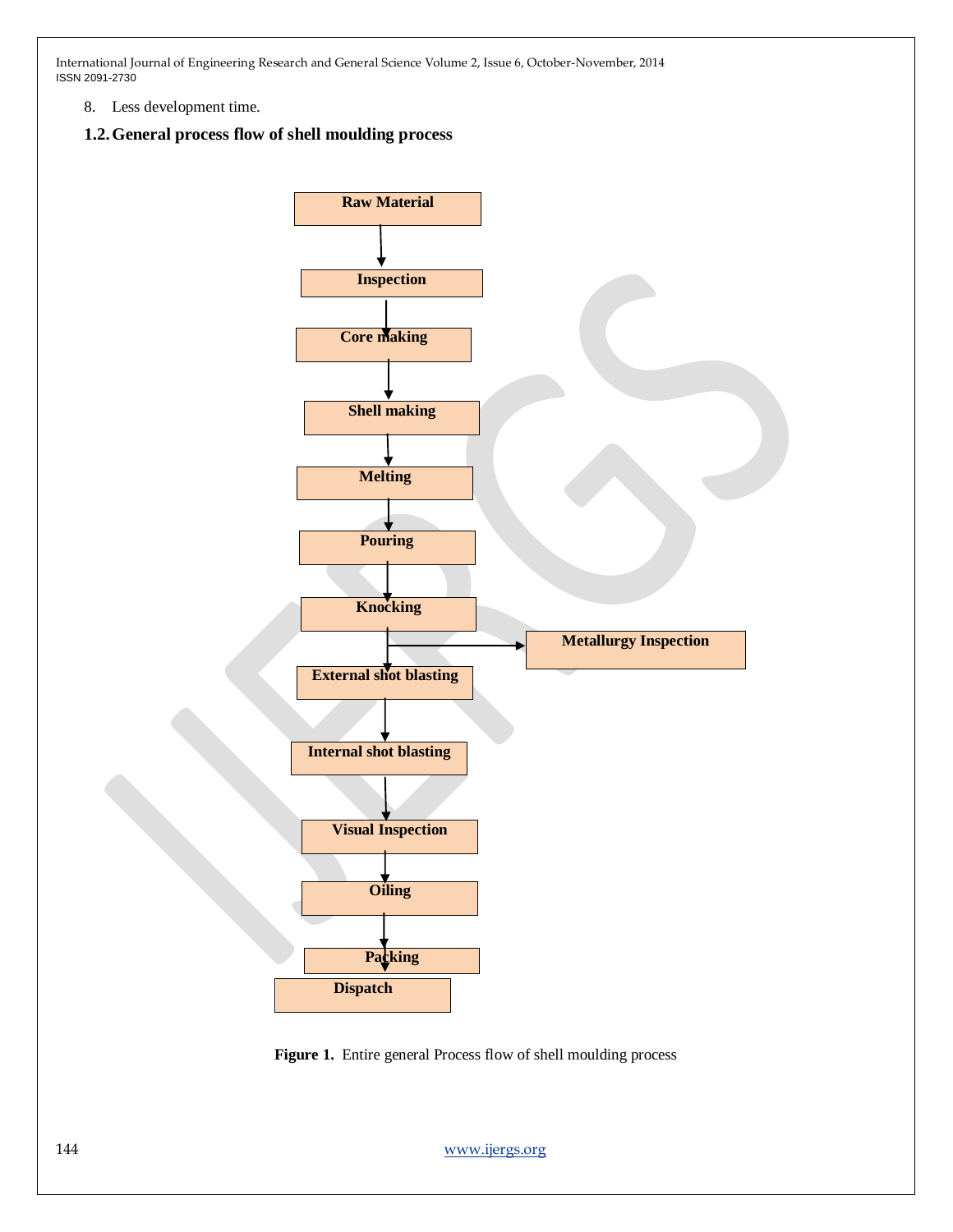**1.3. Steps involve in casting simulation for shell moulding:**



# **1.4. Gating system & its element for shell moulding process:**

Gating system to be designed in a way that there should not be any turbulence in casting cavity while metal entering from gating passage to the casting cavities. The main objective of gating system is too feed the material ensuring uniform, smooth &complete filling.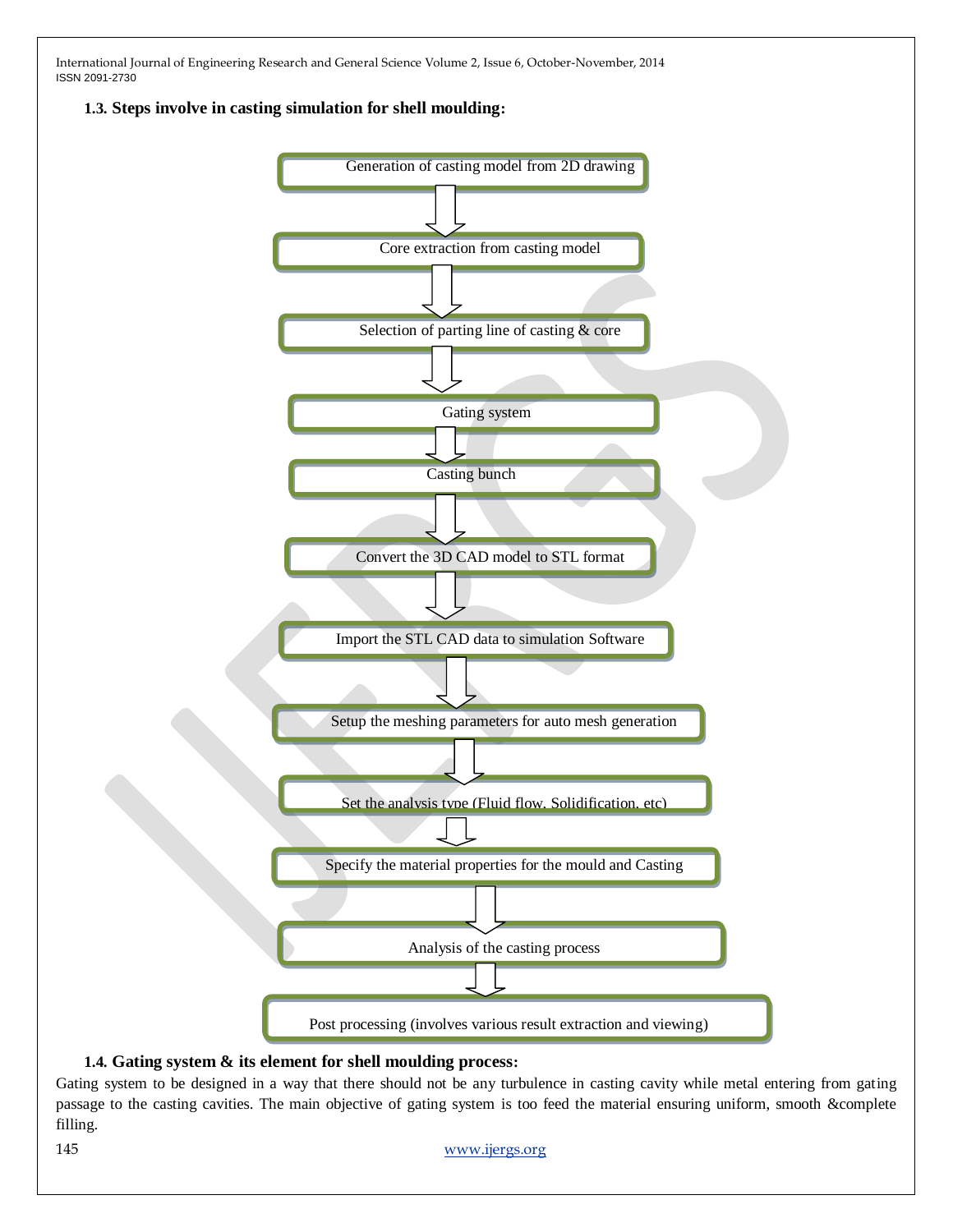The importance element of gating system are down sprue, sprue well, runner bar, riser & ingate.



 *Figure 2. Major elements of gating system*

**i) Down Sprue** - It is a circular cross-section minimizing turbulence and heat loss and its area is quantified from choke area and gating ratio. Ideally it should be large at top and small at bottom.

ii) Sprue well: It is designed to restrict the free fall of molten metal by directing it in a right angle towards the runner. It aids in reducing turbulence and air aspiration. Ideally it should be shaped cylindrically having diameter twice as that of sprue exit and depth twice of runner.

**iii) Runner** - Mainly slows down the molten metal that speeds during the free fall from sprue to the ingate. The cross section are of a runner should be greater than the sprue exit. It should also be able to fill completely before allowing the metal to enter the ingates. In systems where more than one ingate is present, it is recommended that the runner cross section area must be lowered after each ingate connection to ensure smooth flow.

**iv) Ingate:** It directs the molten metal from the gating system to the mold cavity. It is recommended that ingate should be designed to reduce the metal velocity; they must be easy to fettle, must not lead to a hot spot and the flow of molten metal from the ingate should be proportional to the volume of casting region.



146 [www.ijergs.org](http://www.ijergs.org/)  *Figure 3. Final stage of air entrapment analysis*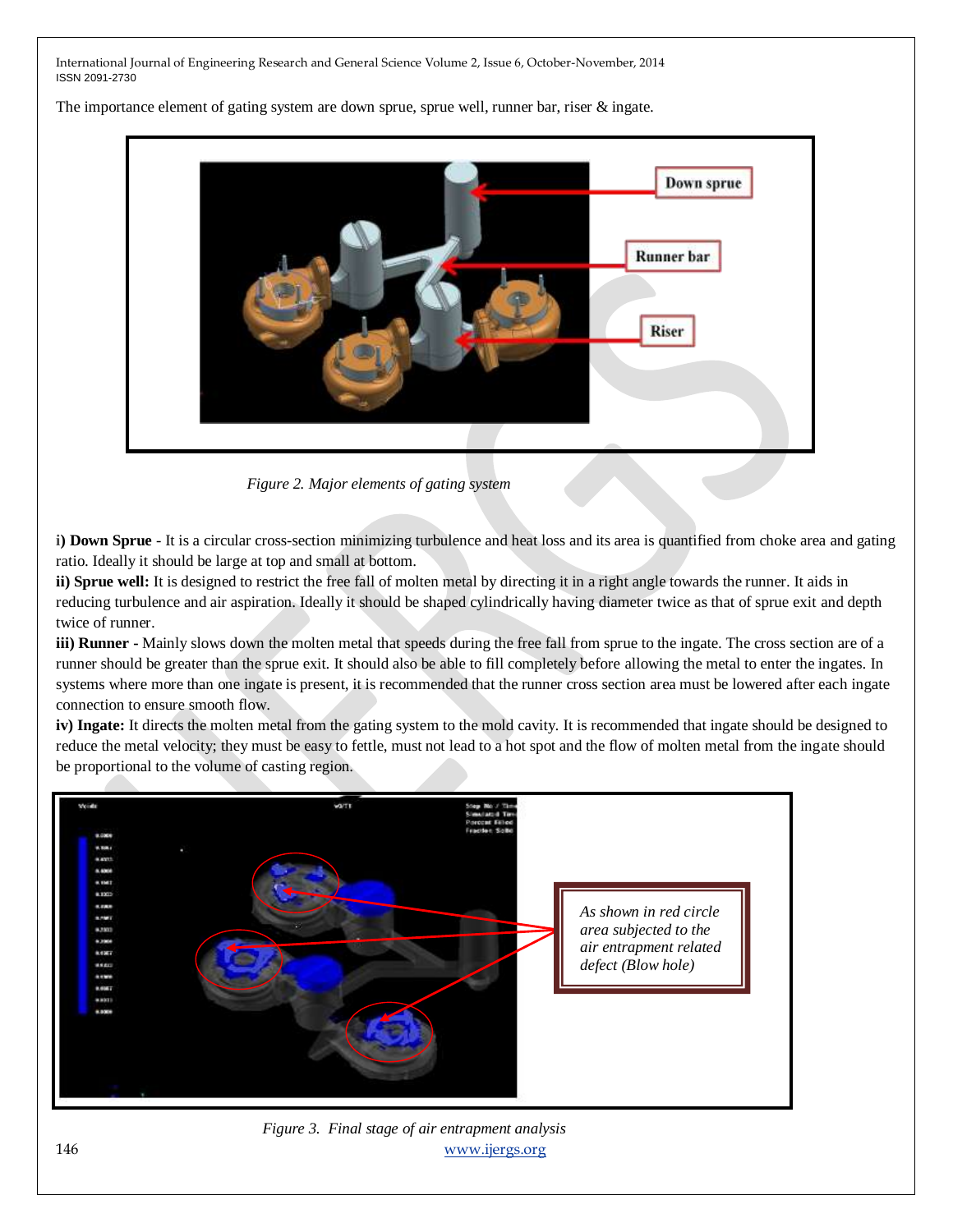

*Figure .4 Blow Holes in cast component*



*Figure 5. Gating system for 2nd run simulation (Casting, Runner bar, Riser &Down sprue)*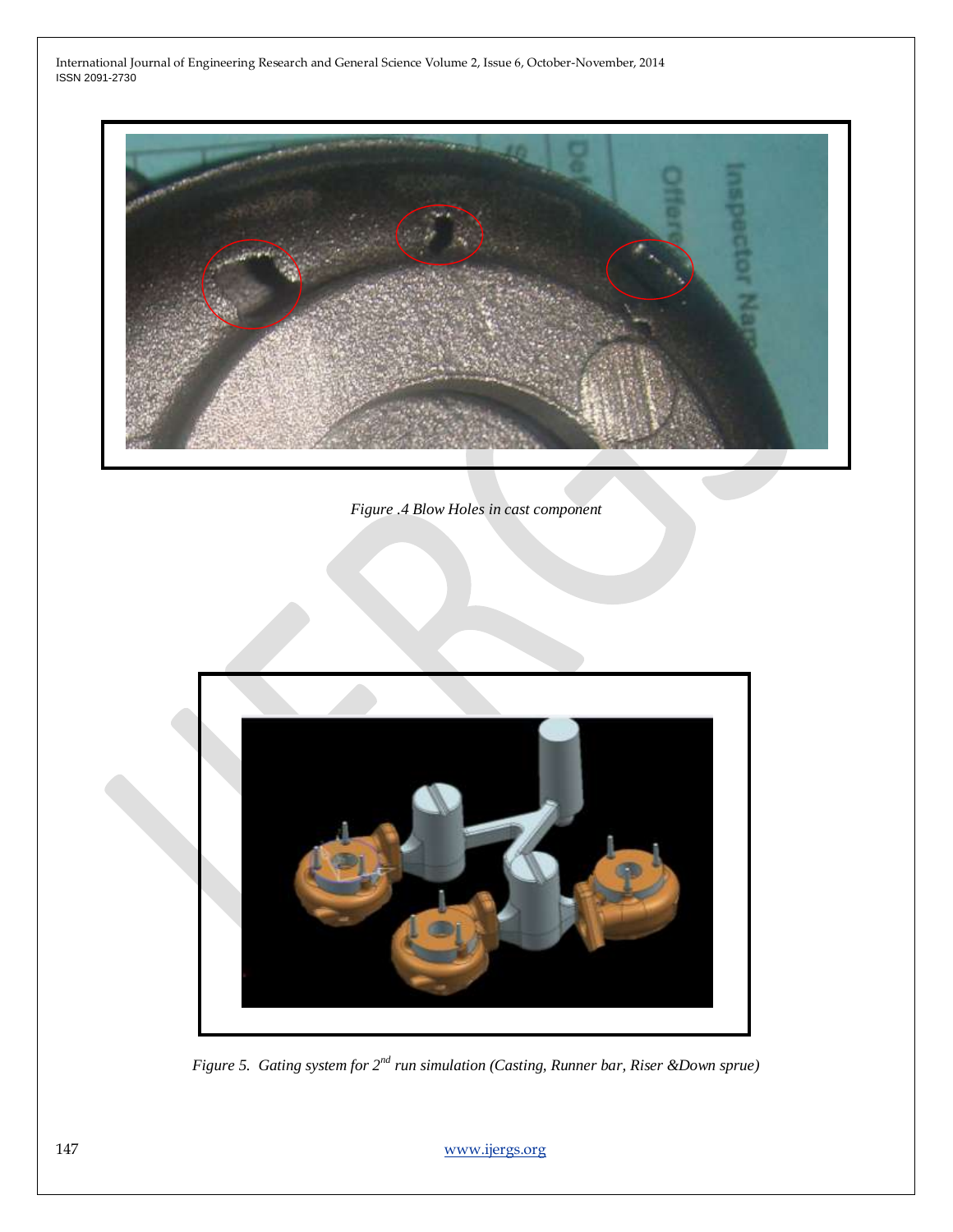

*Figure 6. Final stage of Air Entrapment analysis (simulation) after flow off addition.*

# **2. CONCLUSION:**

Upper part of the product parts is more likely to have air bubble entrapment defects (Blow hole) because it is filled last, this predictable defect can be avoided by providing proper vents also called flow off. Casting Simulation tool permits foundry development engineers to fill gap between design & manufacturing, improve quality, increase productivity by minimizing number of foundry trials and also analyse prediction of defects & experimenting different gating arrangements. Casting simulation helpful for rapid design & development of castings by significant reduction in development time which is a need of today's foundry industry.

# **3. ACKNOWLEDGMENT:**

The authors wish to thank BPTL (Foundry Division) for permission to use their foundry. The authors also wish to thank Mr.D.U Gopekar, Assistant Professor, Department of Mechanical Engineering, Deogiri Institute of Engineering and Management Studies, Aurangabad, Maharashtra for their valuable guidance.

## **REFERENCES:**

[1] Tresna Priyana Soemardi, Johny Wahyuadi Soedarsono, Rianti Dewi Sulamet-Ariobimo, "The role of casting flow & solidification simulation for the improvement of thin wall ductile iron quality", Indonesia.

[2] Marco Aloe, Dominique Lefebvre, – ESI Group, France, Adi sholapurwalla, Sam Scott ESI NA USA. "Advanced casting simulation".

[3] Kimatsuka akihiko, "Mould filling simulation for predicting gas porosity", Vol.40 No. 2 August 2007.